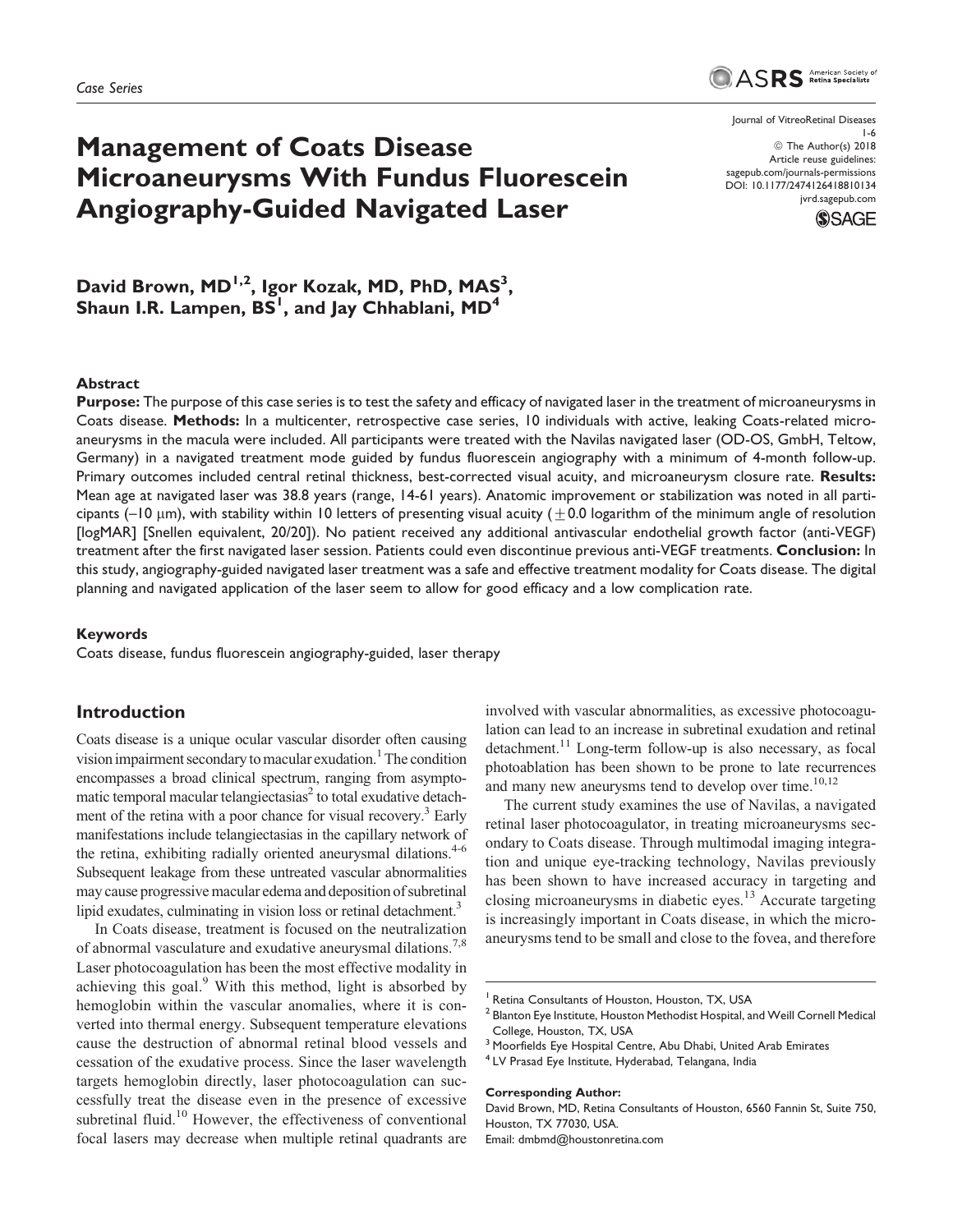prone to collateral injury with conventional lasers. To the authors' knowledge, however, little is known regarding the efficacy of Navilas in treating the unique ocular vascular abnormalities associated with Coats disease.

# **Methods**

## Study Design and Patients

The study was a multicenter, retrospective case series conducted in individuals with active, leaking Coats-related microaneurysms in the macula. All participants were treated with Navilas in a navigated treatment mode guided by fundus fluorescein angiography (FA).

## Preoperative and Postoperative Assessments

Preoperative evaluation included central retinal thickness, bestcorrected visual acuity (BCVA), intraocular pressure (IOP), and dilated fundus exam using biomicroscopy. Postoperative assessment included central retinal thickness, BCVA, IOP, and dilated fundus exam.

# Fluorescein Angiography

FA was performed for baseline detection of vascular abnormalities and repeated to assess treatment success. FA facilitates early detection of vascular abnormalities in stage 1 Coats disease.<sup>14</sup> It further allows visualization of classic findings otherwise obscured by heavy exudates near vascular abnormalities.<sup>15</sup> In the current study, microaneurysms were planned on digitally imported angiograms that were subsequently overlaid onto the live fundus image prior to laser application. Areas of treatment, as recorded by Navilas, were changed in transparency to see if retreatment was performed to achieve closure. If no retreatment was required at the same location, microaneurysms were defined as closed.

# Navigated Focal Laser Photocoagulation

Microaneurysms were treated with focal laser photocoagulation (532 nm or 577 nm) using Navilas. In the present study, planning and treatment delivery of laser photocoagulation was performed by a single retina specialist at each site who did not participate in the masked observations. Laser photocoagulation was performed with the following parameters: spot size  $= 100$ to 200 µm on the retina, duration  $=$  30 to 100 ms, power  $=$  50 to 180 mW. Laser burn intensity was adjusted to achieve a barely visible burn or blanching of the microaneurysm.

# Statistical Analysis

Values were expressed as the mean  $\pm$  SD. In all cases, statistical significance was obtained with the Student  $t$  test set at  $P < .05$ . All statistical significance tests were 2-sided. Statistical analyses were generated with PROC GLIMMIX from SAS/STAT software, version 9.4 of the SAS System for Windows (Cary, NC, USA).

Table 1. Patient Follow-Up, Visual Acuity, and Central Retinal Thickness.<sup>a</sup>

|                |                  | Best-Corrected<br><b>Visual Acuity</b> |                   |         | Central Retinal<br><b>Thickness</b> |                |
|----------------|------------------|----------------------------------------|-------------------|---------|-------------------------------------|----------------|
|                | Number Follow-up | <b>Baseline</b>                        | Last              | Gain    | <b>Baseline</b>                     | Last           |
| ı              | 13               | 20/1500                                | 20/600            | $-0.4$  | 148                                 | 138            |
| $\overline{2}$ | 22               | 20/80                                  | 20/70             | $-0.1$  | 342                                 | 303            |
| 3              | 26               | 20/25                                  | 20/25             | 0       | 266                                 | 270            |
| 4              | 8                | 20/25                                  | 20/20             | $-0.1$  | 282                                 | 285            |
| 5              | 4                | 20/20                                  | 20/20             | 0       | 294                                 | 300            |
| 6              | 43               | 20/20                                  | 20/25             | 0.1     | 297                                 | 270            |
| 7              | 37               | 20/25                                  | 20/25             | 0       | 264                                 | 264            |
| 8              | 15               | 20/100                                 | 20/400            | 0.6     | 347                                 | 314            |
| 9              | 46               | 20/200                                 | 20/200            | 0       | 251                                 | 260            |
| 10             | 51               | 20/25<br>0.5(0.6)                      | 20/22<br>0.5(0.6) | $-0.06$ | 272<br>276 (55)                     | 267<br>267(49) |

<sup>a</sup>Standard deviations presented in parentheses.

# **Results**

## Patient Demographics and Characteristics

Ten eyes of 8 male patients from 3 international sites were included. Mean age at the time of navigated laser was  $38.8 +$ 18.5 years (range, 14-61 years). The average time of follow-up was  $27 + 17$  months. Seven of 10 eyes received pretreatment with at least 1 injection of an antivascular endothelial growth factor (anti-VEGF) medication. Three out of 10 eyes received conventional focal laser for leaks causing the edematous areas before undergoing navigated laser coagulation.

## Photocoagulation Treatment Response

Researchers placed a mean of  $56 + 34$  laser spots (range, 12-124) with a median power of 100 mW, duration of 100 ms, and spot size of 100 µm. Patients underwent 2.3  $\pm$  1.6 total navigated laser sessions in the full observation time. This resulted in an average of 1.5 per year per patient. On average, 42 lesions were treated, corresponding to 46 laser spots applied per treatment.

On average 62% of the microaneurysms were closed with only 1 laser photocoagulation treatment. The remaining 38% of microaneurysms required at least 1 retreatment for closure.

At 12 months, decreased central macular thickness and retinal thickness were observed following navigated focal laser photocoagulation. Mean central retinal thickness decreased by 9  $\pm$  18 µm (3%) from 276  $\pm$  55 µm (148 to 347 µm) at baseline to 267  $\pm$  49 µm (138 to 314 µm) at the last visit after laser photocoagulation ( $P = .13$ ). Central retinal thickness changes for each patient are displayed in Table 1.

# Safety

Baseline BCVA for all participants was  $0.5 \pm 0.6$  logarithm of the minimum angle of resolution (logMAR; Snellen,  $20/63 +$ 20/80). Following treatment, anatomic improvement or stabilization was observed in all individuals (mean  $-9 \mu m$ ).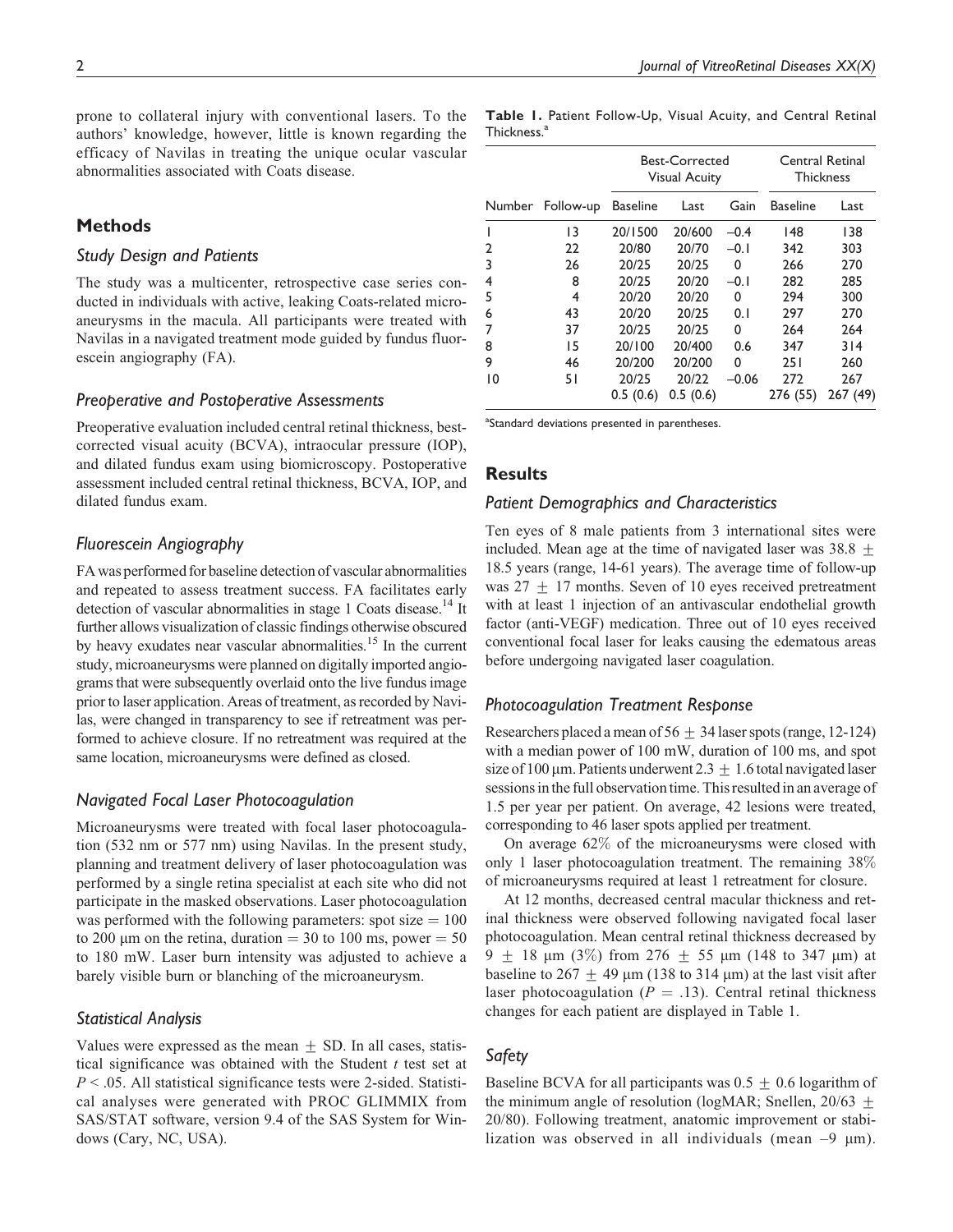

Figure 1. Fluorescein angiography of Case Example 1 microaneurysms.



Figure 2. Optical coherence tomography (A) before and (B) after treatment with navigated laser treatment. Figure 3. Fluorescein angiography of Case Example 2

Regarding BCVA, all patients were stable within 10 letters  $(\pm 0 \text{ log}$ MAR; Snellen, 20/20). Table 1 displays visual acuity before and after treatment for each patient.

No patient received any additional anti-VEGF treatment after the first navigated laser session. There were no serious



microaneurysms.

adverse events associated with treatment. Though there were only 4-month postoperative results for Patient 5, this was a result of loss of follow-up unrelated to the treatment.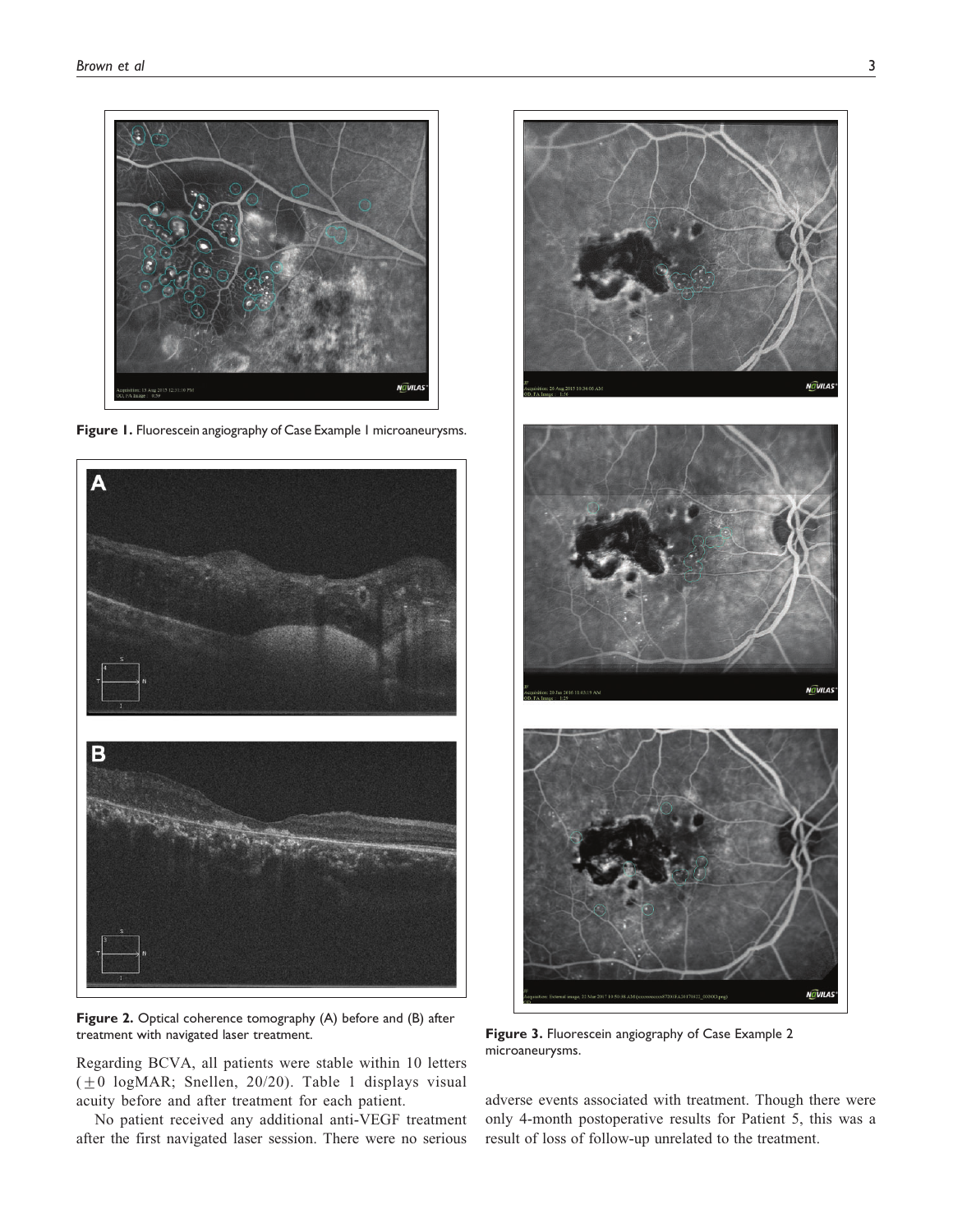

Figure 4. Navigated laser therapy for Case Example 2.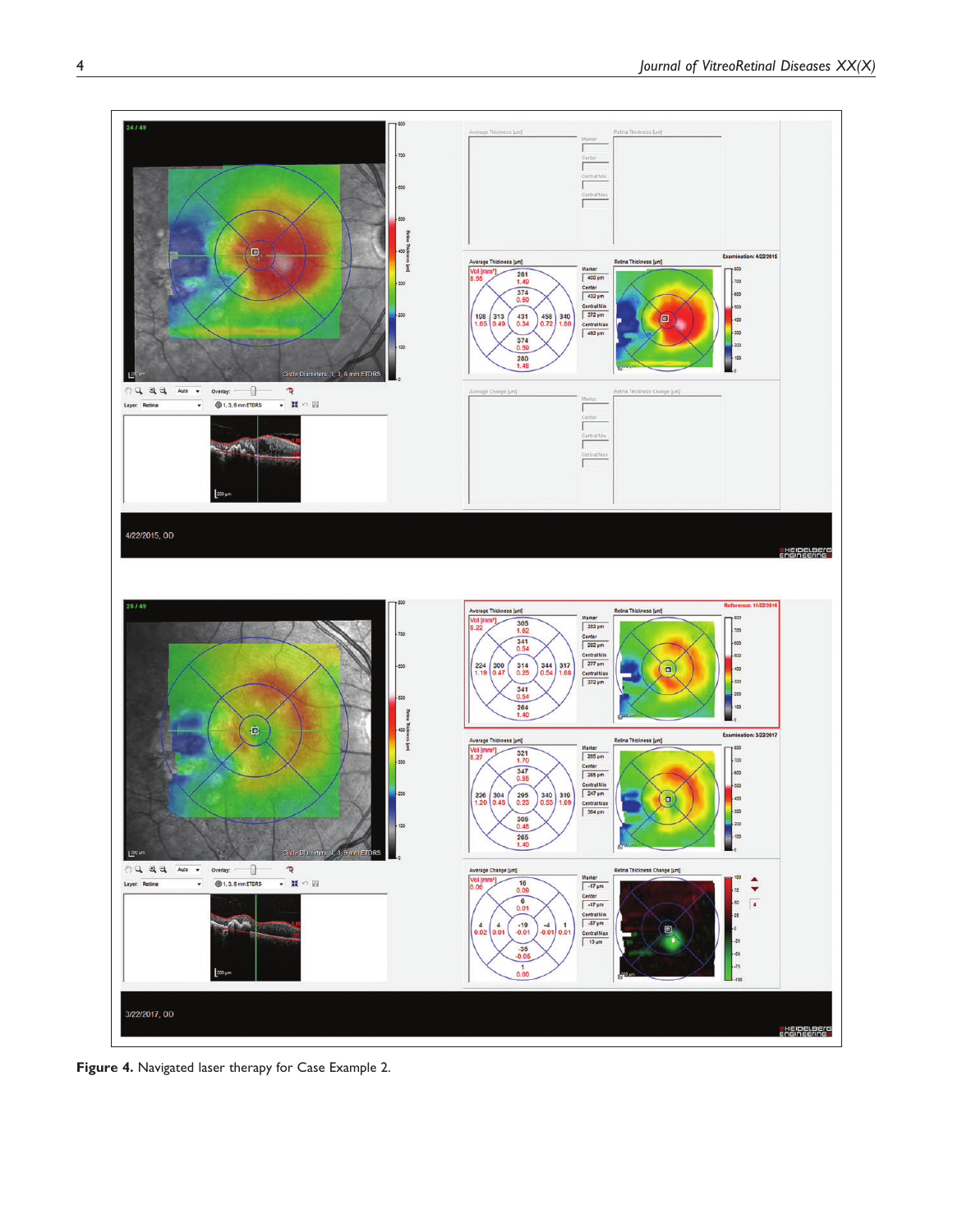## Case Example 1

A 31-year-old male patient suffering from multiple focal leaks presented with decreased central vision. His baseline visual acuity was Snellen 20/1500. The patient underwent no pretreatments with focal laser treatment or anti-VEGF injections. He underwent 2 navigated treatments, each consisting of approximately 31 spots at  $100 \mu m$  and  $100 \, \text{ms}$ . Visual acuity at 3-month follow-up was found improved to 20/600. At 1 year, after his second laser treatment, his vision has remained stable. Navigated laser treatment of this patient's microaneurysms is displayed in Figure 1. Figure 2 shows the microaneurysms before and after treatment as seen on optical coherence tomography.

## Case Example 2

A 40-year-old male patient with Coats disease presented with metamorphopsia due to focal leaks. He had previously undergone 13 anti-VEGF injections and 7 conventional focal lasers without achieving stability of disease. In 2014, his visual acuity was 20/25 Snellen. He subsequently underwent 2 navigated laser treatments over 2 years, conducted with 100 to 200  $\mu$ m and 100 ms. In 2016, his visual acuity was found to have remained stable at 20/25 Snellen. Navigated laser treatment is shown in Figures 3 and 4.

# **Discussion**

The present study evaluates the efficacy and safety of navigated laser photocoagulation in closing leaking microaneurysms in eyes with Coats disease. In the 10 patients studied, most microaneurysms (minimum, 62% per treatment) could be closed with minimal tissue damage. This closure rate closely corresponds to previously reported findings in diabetic macular edema, in which 69% of microaneurysms remained closed at 3 months following treatment with the Navilas laser.<sup>16</sup>

While microaneurysms are one of several pathological manifestations of diabetic retinopathy, in Coats disease they are the main pathologic feature. Microaneurysms result from congenital structural weakness as opposed to temporary metabolic change, which occurs in diabetic retinopathy. As such, they may be more resistant to therapies including laser photocoagulation. To the authors' knowledge, the current study is the first to assess the utility of the Navilas navigated laser in treating macular microaneurysms secondary to Coats disease.

In the largest case series of Coats patients to date, Shields et al reported the visual outcomes of 124 eyes following various treatment procedures including observation, cryotherapy, laser photocoagulation, and modes of retinal detachment procedures. Poor visual outcomes, defined by acuity of 20/200 Snellen or worse, were found in  $0\%$  of eyes with stage 1, 53% with stage 2, 74% with stage 3, and 100% of stages 4 and 5 Coats disease. $11$  In comparison, the current study achieved 20/25 Snellen or better vision in 60% of eyes treated with the Navilas navigated laser. The marked difference in outcomes can be partially attributed to selection bias in the Shields cohort, as those patients were primarily potential tumor referrals with a larger degree of exudation. Even taking this into account, Navilas appears to compare favorably to the current management paradigm.

The Navilas navigated laser closed related to Coats disease and allowed discontinuation of alternative treatment options. Following Navilas laser treatment, no patients in the current study required further administration of anti-VEGF injections. Instead, select patients unable to achieve disease stability following these alternative therapies were able to achieve stability following treatment with the Navilas, as highlighted by Case Example 2. No serious adverse events were associated with the navigated laser treatment.

High microaneurysm closure rate and a low complication rate may be credited to the digital planning and navigated application of the laser. Navilas integrates multimodality imaging to facilitate the process of marking, planning, and treating vascular abnormalities. The device also allows for linked eyetracking registration, coordinating the delivery of laser pulses with patient eye movements to maximize accuracy. The complete mapping of microaneurysm distribution and ability to target all of them is crucial in diseases such as Coats disease. Together, these features allow for precise and targeted therapy of microaneurysms to maximize long-term closure and maintain visual acuity.

Angiography-guided navigated laser treatment was safe and effectively closed the microaneurysms secondary to Coats disease in this case series. The main limitation of the current study is the small sample size. Coats disease is, however, an infrequent ocular condition and the cases in this study were classic for typical Coats disease and demonstrate a universal response to eye-tracking laser management. Also, while several of the cases had historical anti-VEGF injection therapy, this study does not address the role, if any, of adjuvant anti-VEGF therapy in addition to guided laser as the cases were controlled with the laser therapy alone.

#### Ethical Approval

This study was approved by the Houston Methodist Hospital Institutional Review Board.

#### Statement of Informed Consent

Written informed consent was obtained from all participants before the study.

#### Declaration of Conflicting Interests

The author(s) declared the following potential conflicts of interest with respect to the research, authorship, and/or publication of this article: David Brown is a consultant for OD-OS, GmbH.

#### Funding

The author(s) received no financial support for the research, authorship, and/or publication of this article.